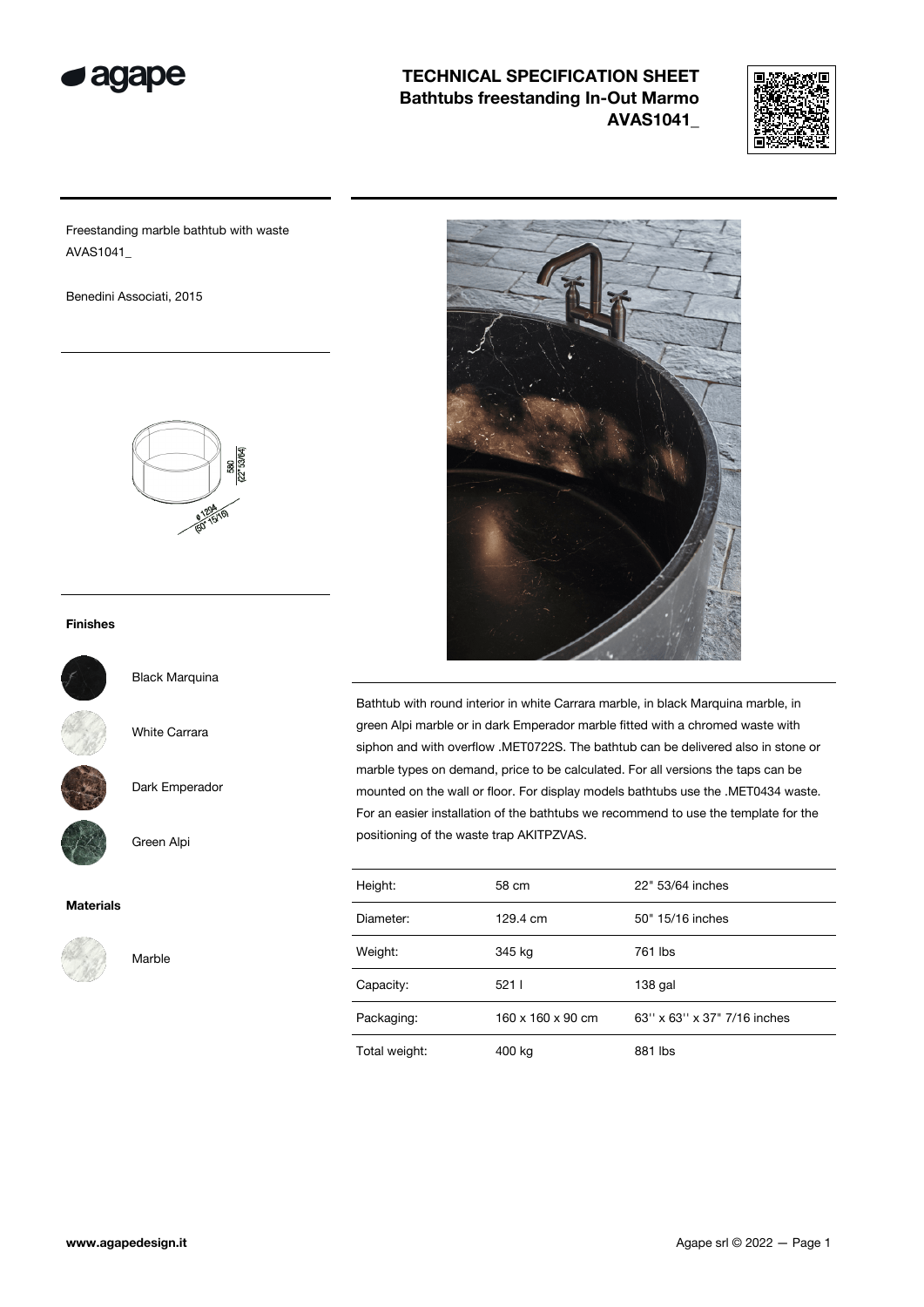



#### **Main dimensions**



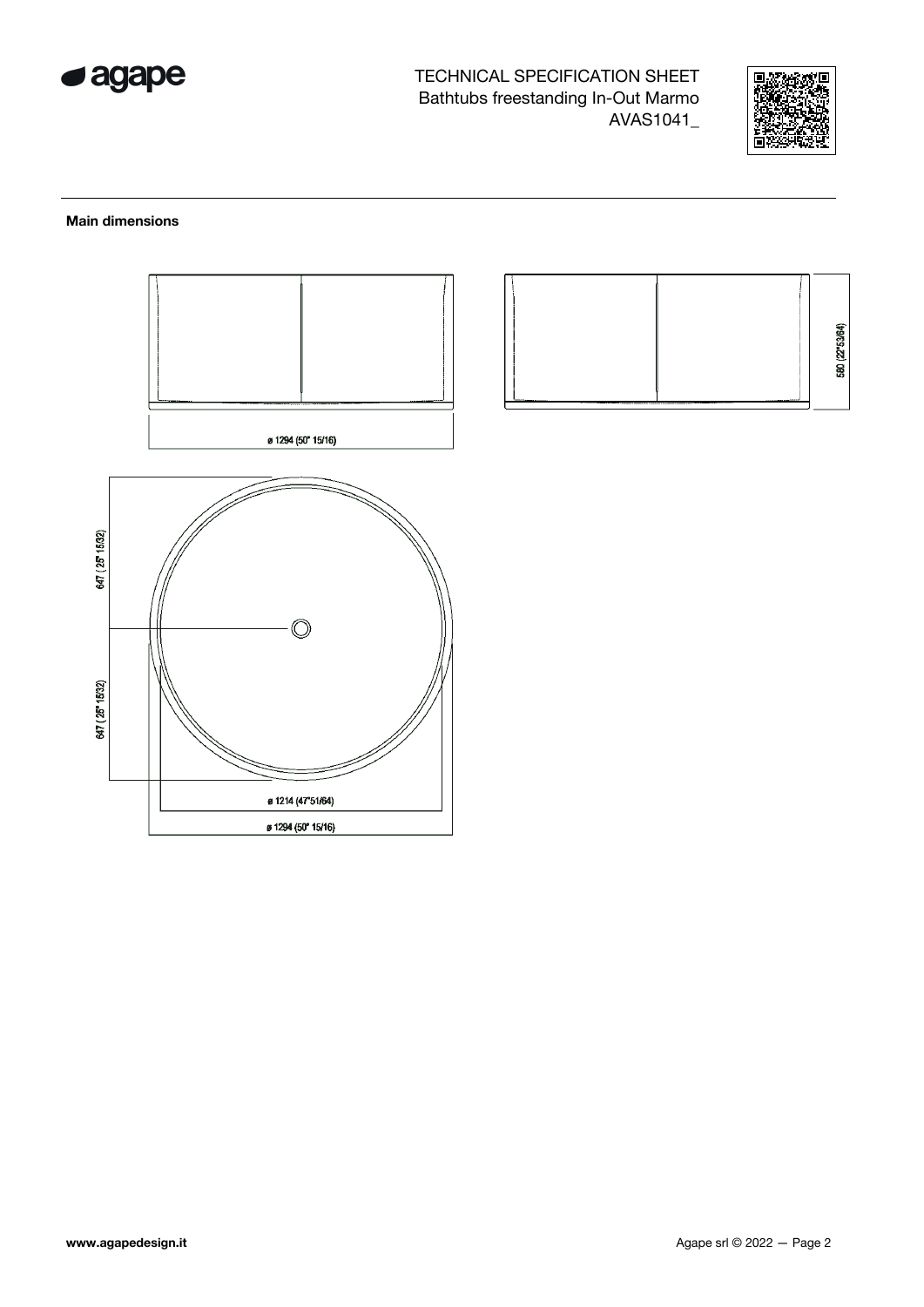



**Dimensions for recess** 

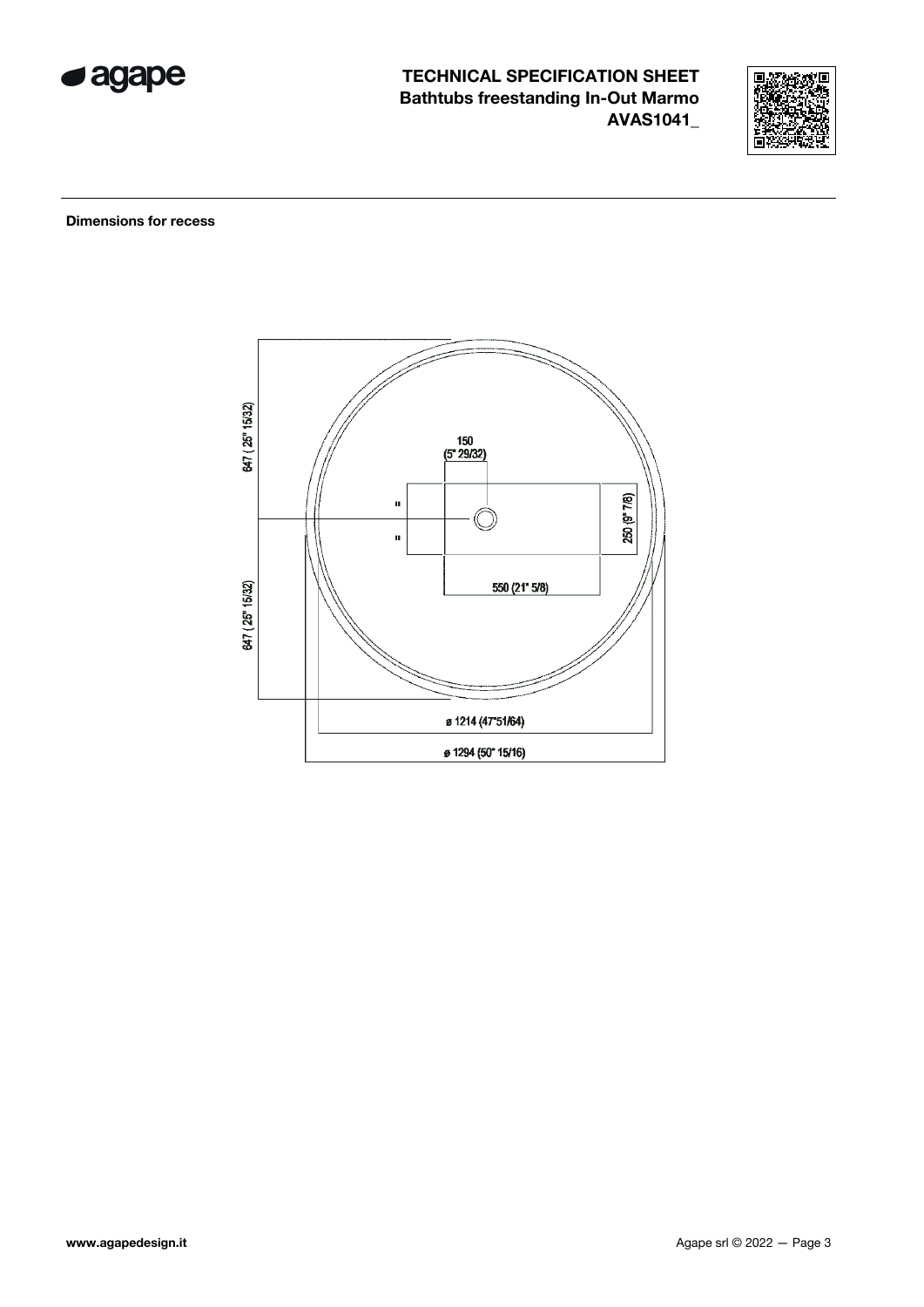



### Dimensions for wall mounted taps



|                  |                                            | A*              | B#            |
|------------------|--------------------------------------------|-----------------|---------------|
| FEZ <sub>2</sub> | (AFEZ027)                                  | 750 (29" 17/32) |               |
| FEZ              | (ARUB050000L, ARUB051000L, ARUB150000C,    | 750 (29" 17/32) |               |
|                  | ARUB151000C, ARUB190000C, ARUB191000C)     |                 |               |
| <b>MEMORY</b>    | (AMEM342, AMEM324, AMEM343, ARUB1077S,     |                 |               |
|                  | <b>ARUB1040S)</b>                          | 750 (29" 17/32) |               |
| <b>SQUARE</b>    | (ARUB1117, ARUB1118, ARUB0932N, ARUB0933N) |                 | 700 (27°9/16) |
| <b>SEN</b>       | (ASEN0912V)                                |                 | 700 (27"9/16) |

\* inserasse gruppo / axial distance for tap<br>\*\* fillo inferiore gruppo / Tap's lower edge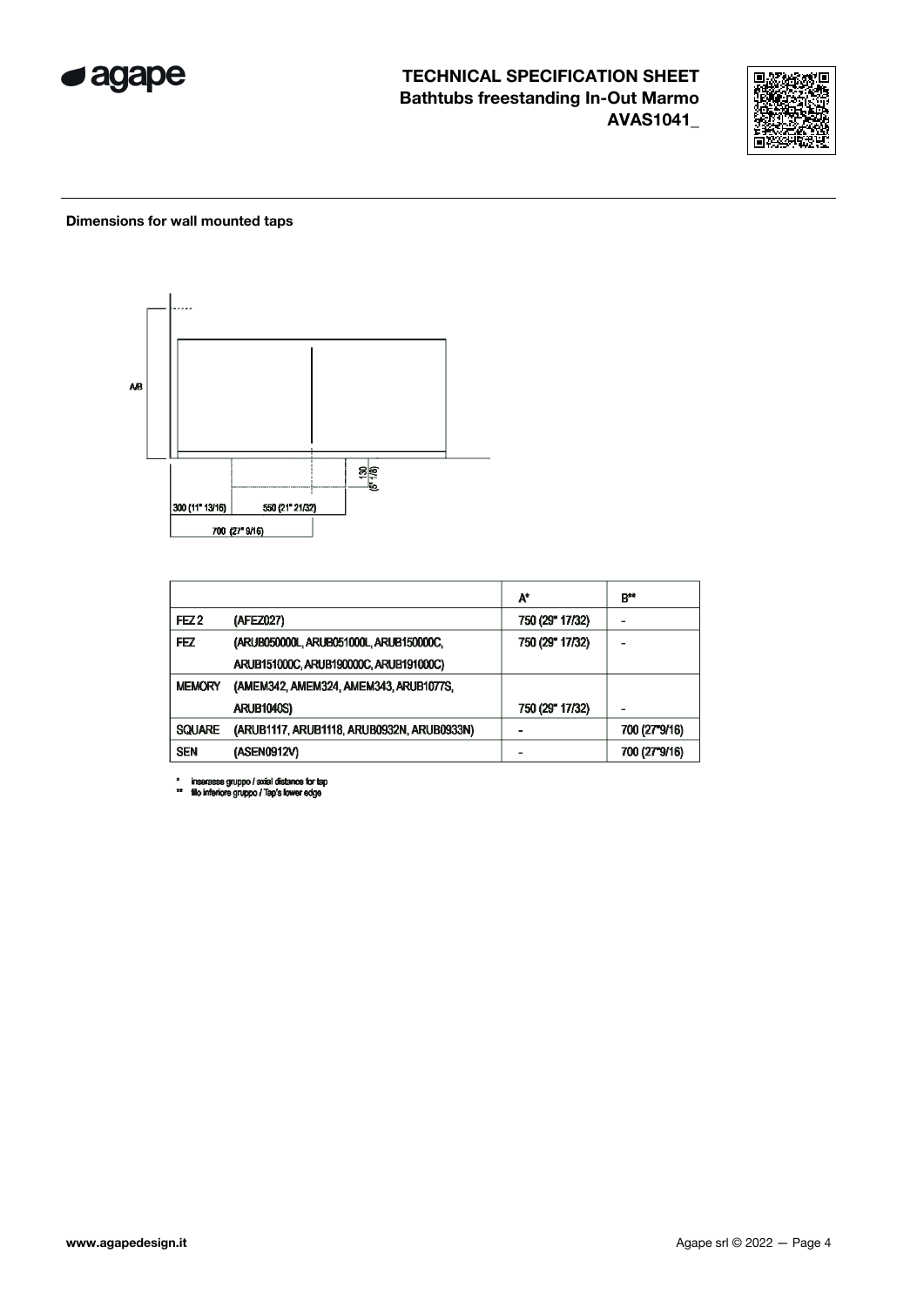



### Dimensions for freestanding spouts



|                  |                                    | А         | В             | C               | D                    |
|------------------|------------------------------------|-----------|---------------|-----------------|----------------------|
| FEZ <sub>2</sub> | (ARUB140, ARUB141, AFE026)         | 80(3"1/8) | 188 (T 13/32) | 435 (17" 1/8)   | $835(32^{\circ}7/8)$ |
| <b>FEZ</b>       | (ARUB145, ARUB170)                 | 80(3"1/8) | 188 (7"13/32) | 435 (17" 1/8)   | 835 (32" 7/8)        |
| <b>MEMORY</b>    | (AMEM327, AMEM325, ARUB1078,       | 80(3"1/8) | 188 (7"13/32) | 435 (17" 1/8)   | 835 (32" 7/8)        |
|                  | <b>ARUB1072, ARUB1033)</b>         |           |               |                 |                      |
| <b>SQUARE</b>    | (ARUB1112, ARUB1115, ARUB0961L,    | 80(3"1/8) | 188 (T 13/32) | 435 (17" 1/8)   | $835(32^{\circ}7/8)$ |
|                  | ARUB0934L, ARUB0935NL, ARUB0936NL, |           |               |                 |                      |
|                  | <b>ARUB0952L)</b>                  |           |               |                 |                      |
| <b>SEN</b>       | (ASEN0911, ASEN0977)               | 80(3"1/8) | 170 (6"11/16) | 417 (16" 27/64) | 817 (32" 11/64)      |